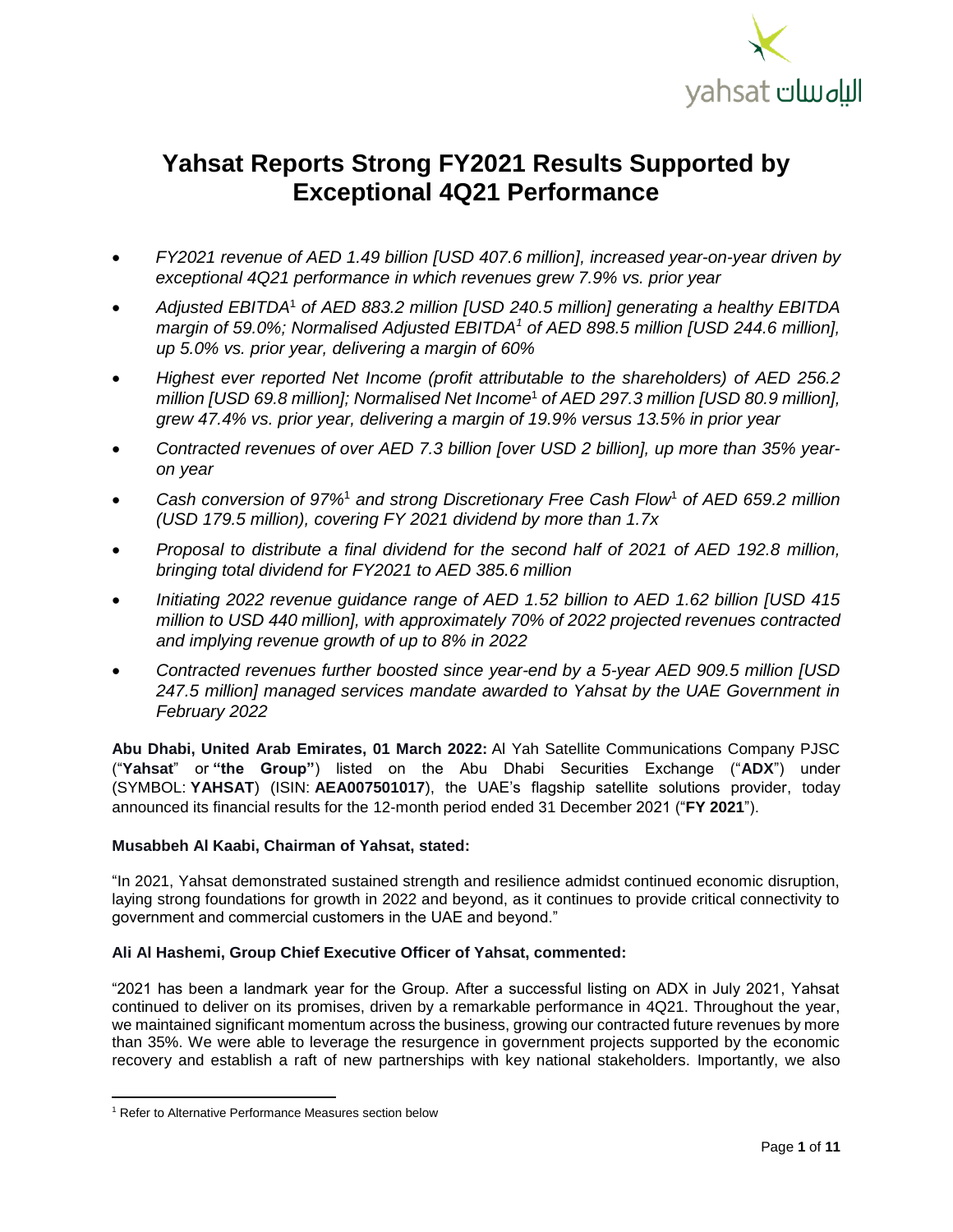

continued to diversify our customer base, in both government and commercial segments, including penetration into key industrial verticals. This momentum positions us well for success in 2022, with approximately 70% of our projected revenues for the year already secured."

Going forward, we will maintain our strong culture of partnership that has proven so successful over the years, reinforcing our position as the UAE's flagship satellite operator and the UAE Government's preferred partner for satellite solutions, while further expanding our commercial business lines. The satellite industry is set for growth both nationally and internationally and we are well positioned to capture an increasing share of this growing market. We are on track to grow in 2022, to achieve our strategic objectives and to increase value for our customers, our shareholders and the global space industry." **Al Hashemi continued.**

| <b>AED millions</b>                                     | 4Q21   | 4Q20   | Change%  | 2021       | 2020    | Change%  |
|---------------------------------------------------------|--------|--------|----------|------------|---------|----------|
| Revenue                                                 | 452.7  | 419.6  | 7.9%     | 1,496.8    | 1,496.6 | $0.0\%$  |
| Cost of revenue                                         | (84.1) | (71.9) | $-16.9%$ | (167.0)    | (147.0) | -13.6%   |
| <b>Staff costs</b>                                      | (72.0) | (64.5) | $-11.6%$ | (314.0)    | (309.3) | $-1.5%$  |
| Other operating expenses                                | (43.9) | (57.3) | 23.5%    | (141.1)    | (191.0) | 26.1%    |
| <b>Other Income</b>                                     | 2.0    | 1.5    | 31.3%    | 8.5        | 57.5    | $-85.2%$ |
| <b>Adjusted EBITDA</b>                                  | 254.9  | 227.4  | 12.1%    | 883.2      | 906.9   | $-2.6%$  |
| <b>Normalised Adjusted EBITDA</b>                       | 254.9  | 227.4  | 12.1%    | 898.5      | 855.4   | 5.0%     |
| Net Income (Profit attributable<br>to the shareholders) | 97.2   | 63.0   | 54.3%    | 256.2      | 253.0   | 1.2%     |
| <b>Normalised Net Income</b>                            | 97.2   | 63.0   | 54.3%    | 297.3      | 201.6   | 47.4%    |
| <b>Discretionary Free Cash Flow</b>                     |        |        |          | 659.2      | 684.3   | $-3.7%$  |
| Adjusted EBITDA Margin %                                | 56.3%  | 54.2%  |          | 59.0%      | 60.6%   |          |
| Normalised Adjusted EBITDA<br>Margin %                  | 56.3%  | 54.2%  |          | 60.0%      | 57.2%   |          |
| Normalised Net Income Margin<br>%                       | 21.5%  | 15.0%  |          | 19.9%      | 13.5%   |          |
| Cash and short-term deposits                            |        |        |          | $1,470.1*$ | 825.9** | 78.0%    |

#### **Financial Overview**

*\*(as of 31 Dec 2021) \*\*(as of 31 Dec 2020)*

Top line momentum continued in 4Q21 with revenue of AED 452.7 million [USD 123.3 million] exceeding the prior year by 7.9%, leading to full year revenue of just under AED 1.50 billion [USD 408 million], marginally up year-on-year. The performance demonstrates the strength and resilience of the underlying business amidst challenging conditions and global economic headwinds. During the year, contracted future revenues rose more than 35% to close at over AED 7.3 billion [USD 2.0 billion], underpinned by the 15 year T4-NGS Managed Capacity Services Agreement signed in June 2021, which added more than AED 2.57 billion [USD 700 million], equivalent to additional annualised revenues of AED 172.6 million [USD 47 million] from mid-2024 onwards.

A significant number of contracts were also signed in the Data Solutions and Mobility Solutions businesses, with particularly strong momentum in Q4. Over this period, the aggregate value of contracted future revenues in respect of these two segments more than doubled. Together with an extensive pipeline of new business opportunities, Yahsat is well positioned to grow in 2022, with approximately 70% of the Group's 2022 projected revenues contracted as at 31 December 2021.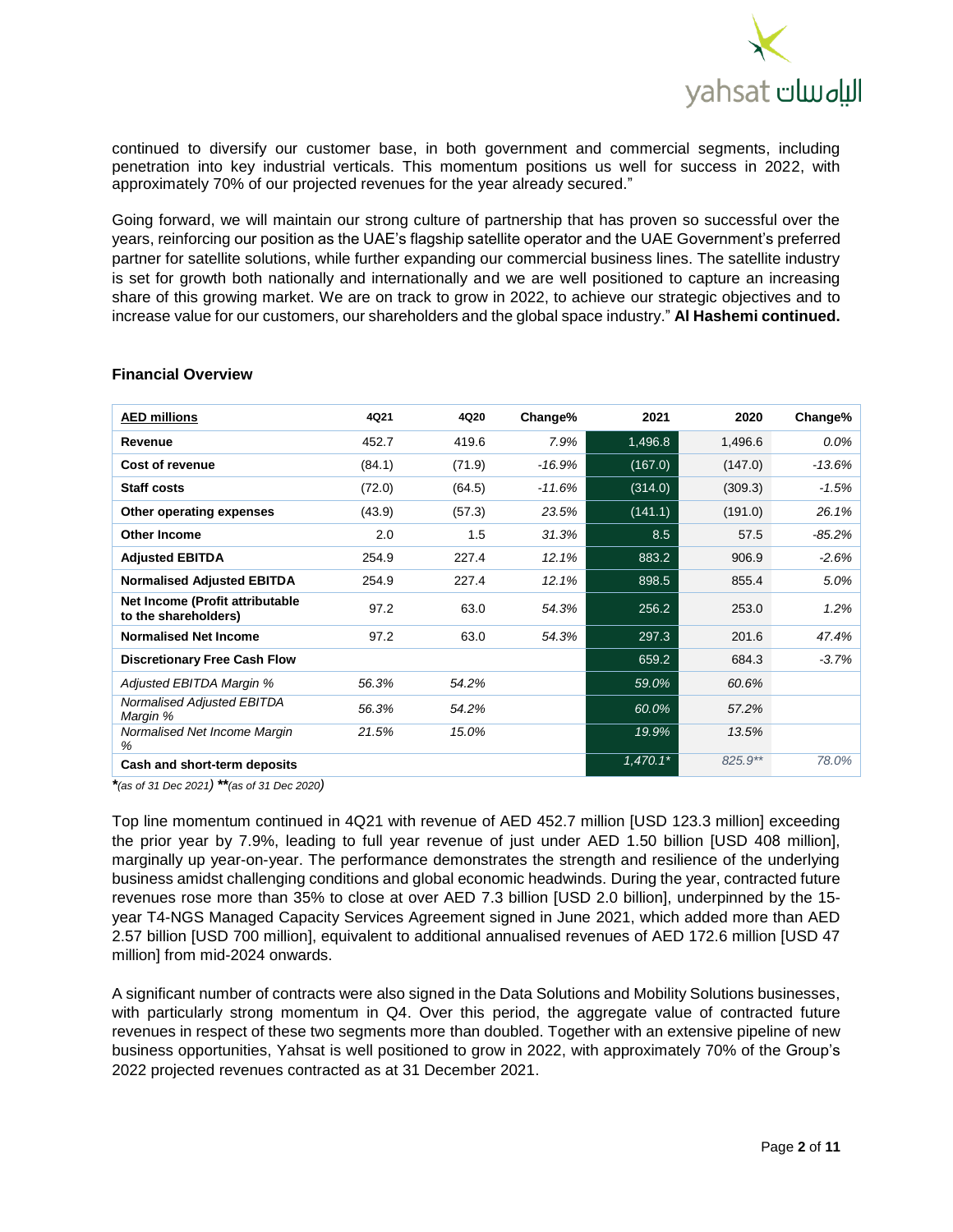

In 2021, Yahsat achieved an Adjusted EBITDA margin of 59% with Adjusted EBITDA of AED 883.2 million [USD 240.5 million]. Normalised Adjusted EBITDA<sup>2</sup> of AED 898.5 million [USD 244.6 million] grew by 5.0% year-on-year, generating a margin of 60.0% versus 57.2% in the prior year period, reflecting a significant reduction in "other operating expenses" which were down 26.1%.

The full year results were not only underpinned by a very strong 4Q21 revenue performance but also by an improvement in Adjusted EBITDA and Net Income. 4Q21 Adjusted EBITDA increased by more than 12% to AED 254.9 million [USD 69.4 million], whilst Net Income rose more than 54% to AED 97.2 million [USD 26.5 million].

Full year Net Income (profit attributable to shareholders) of AED 256.2 million [USD 69.8 million] was up 1.2% year-on-year. After adjusting for one-off items, Normalised Net Income<sup>2</sup> of AED 297.3 million [USD 80.9 million] increased by 47.4%, generating a margin of 19.9% for the year, significantly higher than the previous year at 13.5%. This was due to both a stronger performance of the Group's equity partnerships<sup>3</sup> and lower recurring net finance costs. The financing exercise completed in June 2021 reduced recurring net finance costs from AED 63.8 million [USD 17.4 million] in 2020 to AED 37.8 million [USD 10.3 million] in 2021.

The Group's balance sheet remained strong. At 31 December 2021, the Group's net debt stood at AED 547.6 million [USD 149.1 million], with cash and short-term deposits of over AED 1.47 billion [USD 400 million], up 78% year-on-year and a leverage ratio (Net debt to EBITDA) of 0.6x. Together with Discretionary Free Cash Flow for the period of AED 659.2 million [USD 179.5 million] and a cash conversion ratio of 97%, the Group is well positioned to meet its future dividend and capital expenditure commitments.

# **Business Update**

In October 2021, Yahsat was formally appointed by the UAE Government to conduct a detailed assessment and recommendation for two new satellites targeted for launch in 2026. These anticipated new missions would add capacity, coverage and capabilities to enable next-generation applications. The launch of these satellites presents a significant growth opportunity for Yahsat and would further bolster its contracted future revenues and secure its longer-term financial outlook.

Later the same month, Yahsat's Mobility Solutions business (Thuraya) signed a three-year distribution agreement worth approximately AED 316 million [USD 86 million], adding to the Group's contracted future revenues and reinforcing Thuraya's position as a global leader across government, consumer, enterprise and maritime market segments.

In line with our longer-term strategy, we continue to expand our presence across the value chain. In late 2021, we entered into a JV to form a new company, Star Technologies, specializing in the engineering, design and in-country manufacturing of customized hardware and software, including advanced satellite modems, small form factor antennas, and tracking solutions. Furthermore, Yahsat Government Solutions ("YGS") and Group 42, the leading UAE-based artificial intelligence and cloud computing company, signed a Memorandum of Understanding (an 'MoU') to form a new collaboration focused on advancing remote sensing and geospatial capabilities in the country.

Yahsat also took important steps to strengthen its position in key verticals, including the Oil & Gas sector, signing an MoU with Mubadala Petroleum to provide connectivity for its broad operations across EMEA and Asia, building upon the Group's earlier success in becoming the preferred supplier of satellite solutions for ADNOC earlier in the year.

l

 $2$  Refer to Appendix section for one-off item adjustments

 $3$  The Group's two equity partnerships comprise Yahlive and Hughes do Brasil (HdB)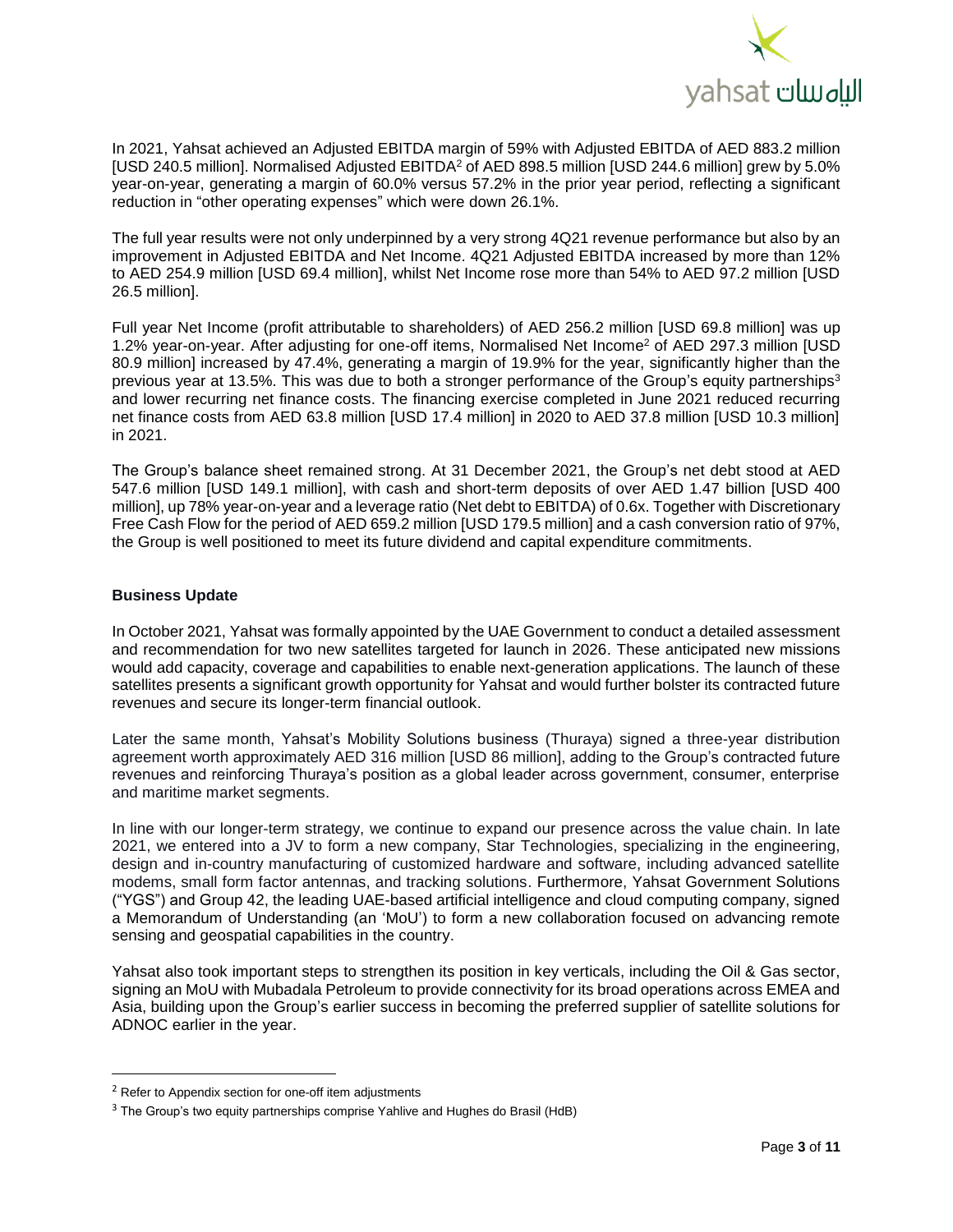

Meanwhile the construction of the Thuraya 4 Next Generation Satellite (T4-NGS) remains on track to commence commercial services in H2 2024. T4-NGS will support both the long-term managed capacity services agreement with the UAE Government and the next generation of Mobility Solutions services with a strong focus on the fast-growing mobile data, maritime and IoT segments.

| <b>AED millions</b>                        | <b>1Q21</b> | <b>2Q21</b> | 3Q21     | 4Q21    | 2021    | <b>1Q20</b> | <b>2Q20</b> | <b>3Q20</b> | 4Q20  | 2020    |
|--------------------------------------------|-------------|-------------|----------|---------|---------|-------------|-------------|-------------|-------|---------|
| <b>Infrastructure</b>                      | 220.2       | 220.2       | 217.8    | 208.6   | 866.8   | 217.9       | 217.6       | 217.7       | 222.6 | 875.9   |
| Change YoY                                 | 1.0%        | 1.2%        | $0.0\%$  | $-6.3%$ | $-1.0%$ |             |             |             |       |         |
| Managed<br><b>Solutions</b>                | 44.3        | 62.4        | 47.3     | 81.9    | 235.9   | 57.8        | 61.6        | 42.1        | 70.8  | 232.2   |
| Change YoY                                 | $-23.4%$    | 1.3%        | 12.4%    | 15.7%   | 1.6%    |             |             |             |       |         |
| <b>Mobility</b><br><b>Solutions</b>        | 46.6        | 61.2        | 60.7     | 126.5   | 295.0   | 57.1        | 65.7        | 63.1        | 104.3 | 290.3   |
| Change YoY                                 | $-18.3%$    | $-6.9%$     | $-3.9%$  | 21.2%   | 1.6%    |             |             |             |       |         |
| <b>Data Solutions</b>                      | 20.2        | 23.3        | 19.9     | 35.8    | 99.1    | 24.6        | 24.6        | 27.2        | 21.9  | 98.3    |
| Change YoY                                 | $-17.9%$    | $-5.3%$     | $-26.9%$ | 63.3%   | 0.9%    |             |             |             |       |         |
| <b>Total Revenue</b>                       | 331.3       | 367.1       | 345.6    | 452.7   | 1,496.8 | 357.4       | 369.5       | 350.1       | 419.6 | 1,496.6 |
| Change YoY                                 | $-7.3%$     | $-0.6%$     | $-1.3%$  | 7.9%    | $0.0\%$ |             |             |             |       |         |
| Cumulative<br>(Year-to-date)<br>Change YoY | $-7.3%$     | $-3.9%$     | $-3.1%$  | 0.0%    | $0.0\%$ |             |             |             |       |         |

# **Operating Segments**

4Q21 revenue totaling AED 452.7 million [USD 123.3 million] represented an increase of 7.9% year-onyear and 31% quarter-on-quarter. This strong performance allowed Yahsat to deliver full year revenue of just under AED 1.50 billion [USD 408 million], marginally up for the full year, recovering from a Q1 deficit of 7.3% versus the same period in 2020.

# Infrastructure

Revenue from Yahsat's largest segment, accounting for 58% of Group revenue, remained broadly stable at AED 866.8 million [USD 236 million], with a slight decline of 1.0% attributable to a reallocation of C-band contracts and their corresponding revenues to other Yahsat business segments in 4Q21, namely from Infrastructure to Managed Solutions and Data Solutions<sup>4</sup> . Previously, the revenues under these contracts were reported under the Infrastructure segment. This reallocation ensures that customer revenue is reported under the respective segments that sell and deliver the solution whilst Infrastructure earns an intersegment revenue from the lease of C-Band payloads to Data Solutions and Managed Solutions at an agreed arm's length price. This was applied retrospectively from 1 January 2021 and does not impact the Group's consolidated revenue.

# Managed Solutions

 $\overline{\phantom{a}}$ 

This segment contributes 16% to overall Group revenue. Q4 revenues were up 15.7% year-on-year and 73% quarter-on-quarter bringing full year revenues to AED 235.9 million [USD 64.2 million], 1.6% higher than prior year, recovering from a deficit in 1Q21 of more than 23% resulting from project delays due to

<sup>4</sup> Contracts transferred from Infrastructure consist of AED 12.1 million [USD 3.3 million] to Managed Solutions and AED 5.2 million [USD 1.4 million] to Data Solutions.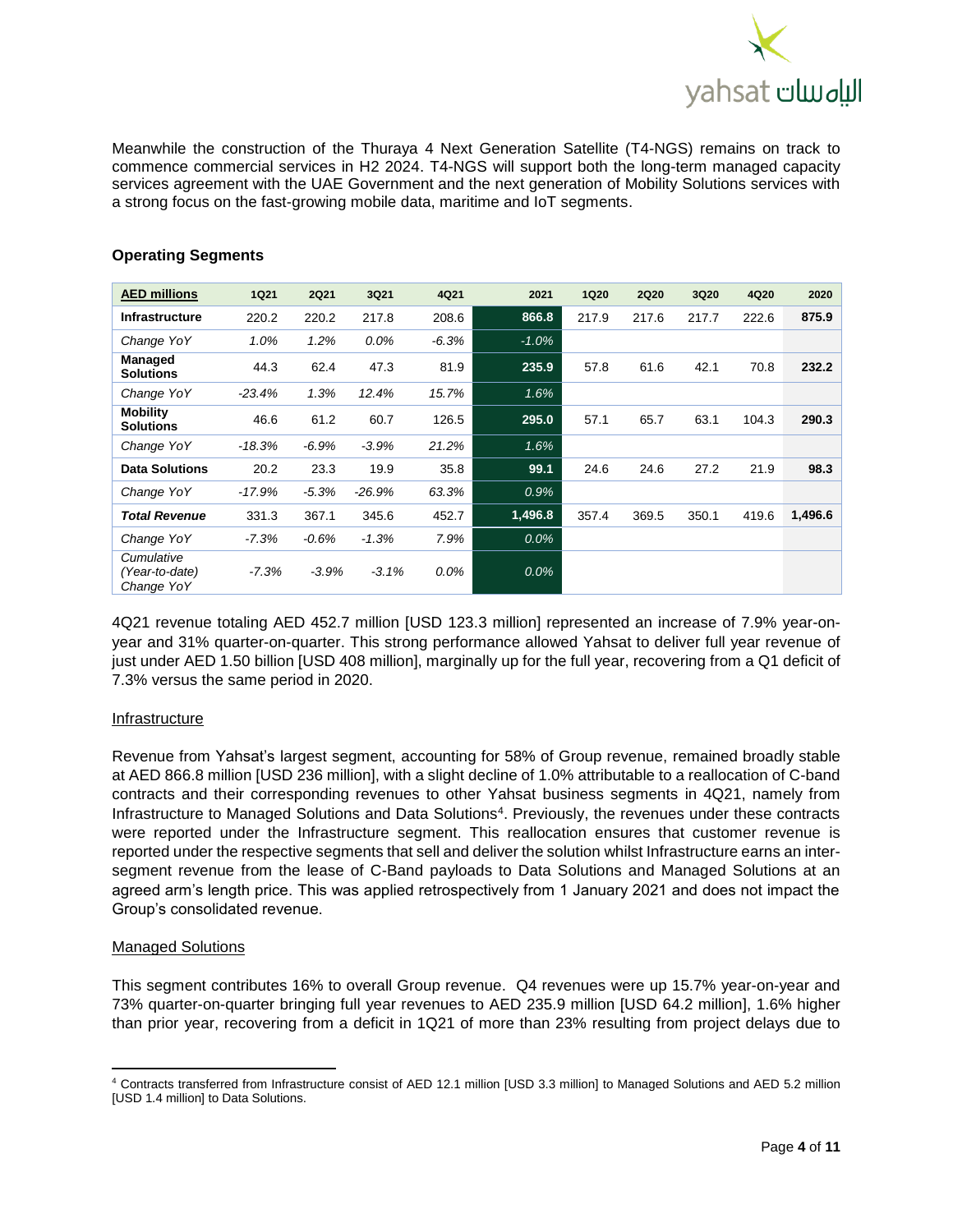

COVID-19. The turnaround partially reflects a reversal of some of these delays as well as strong growth in oil and gas in which revenues more than doubled during the period.

#### **Mobility Solutions**

Accounting for 20% of the Group's overall revenue, the Mobility segment recorded fourth quarter revenue of AED 126.5 million [USD 34.4 million], up 21.2% year-on-year and more than double quarter-on-quarter. Full year revenue of AED 295 million [USD 80.3 million] was 1.6% higher than prior year, recovering from a 1Q21 shortfall of 18.3%, with growth across its Voice, Maritime and Government businesses. During the year, the business continued to diversify its product portfolio and maintained a healthy subscriber base across the land voice, land data and maritime sectors. The business signed eight new distribution partnership agreements, an excellent indicator of the overall strength of the business.

#### Data Solutions

YahClick, accounting for 6% of the Group's revenue, recorded a strong set of results despite COVID-19 related challenges in several of its core markets during the first half of the year and the wind-down in July 2021 of a multi-year, opportunistic capacity deal with Eutelsat. 4Q21 revenue of AED 35.8 million [USD 9.7 million] exceeded prior year by 63% and was 80% higher quarter-on-quarter, bringing full year revenue to AED 99.1 million [USD 27 million], in line with the same period in the prior year.

The subscriber base of the Consumer Broadband business grew by 20%, underpinned by the rapid expansion of the Direct-to-Market ('D2M') model in South Africa and Nigeria, with corresponding revenues rising by 24%. Meanwhile, the pipeline of Enterprise and cellular backhaul deals continued to grow with a further 5 new deals signed in 4Q21 (to complement the 5 deals signed in 3Q21), adding more than AED 40 million [USD 10.9 million] to contracted future revenues. Since the beginning of 2021, the business has doubled its contracted future revenues to more than AED 80 million [USD 22 million] and, together with a healthy pipeline and an upward trajectory in subscriber base, the business is well positioned to grow in 2022.

Both of Yahsat's international equity partnerships, Yahlive and Hughes do Brasil (HdB), showed improved performance in 2021. Yahlive returned to profitability following three years of losses, countering headwinds experienced by the broadcast sector. Meanwhile, HdB delivered a robust performance with more than 220,000 active consumer broadband subscribers at year-end and a strengthening pipeline in its Enterprise business.

## **Dividend Policy**

In October 2021, Yahsat's Board of Directors endorsed management's recommendation to update the Group's dividend policy, expressly allowing for the payment of semi-annual dividends going forward. The updated policy is subject to shareholder approval at the Annual General Meeting of Shareholders to be held in April 2022. The endorsement reflects the Board of Directors' confidence in the financial strength of the business, a positive outlook on cash flow generation and Yahsat's ability to fund future investments.

The proposed semi-annual dividend policy aligns with Yahsat's commitment to maximize shareholder returns, recognizing the Group's growing scale and enhanced financial profile following the recent signing of several major revenue contracts, and is underpinned by the Group's robust balance sheet and ability to pay consistent dividends.

A final dividend of AED 192.8 million [USD 52.5 million] for the financial year 2021 is expected to be paid pending shareholder approval at the Annual General Meeting of Shareholders in April 2022 equal to AED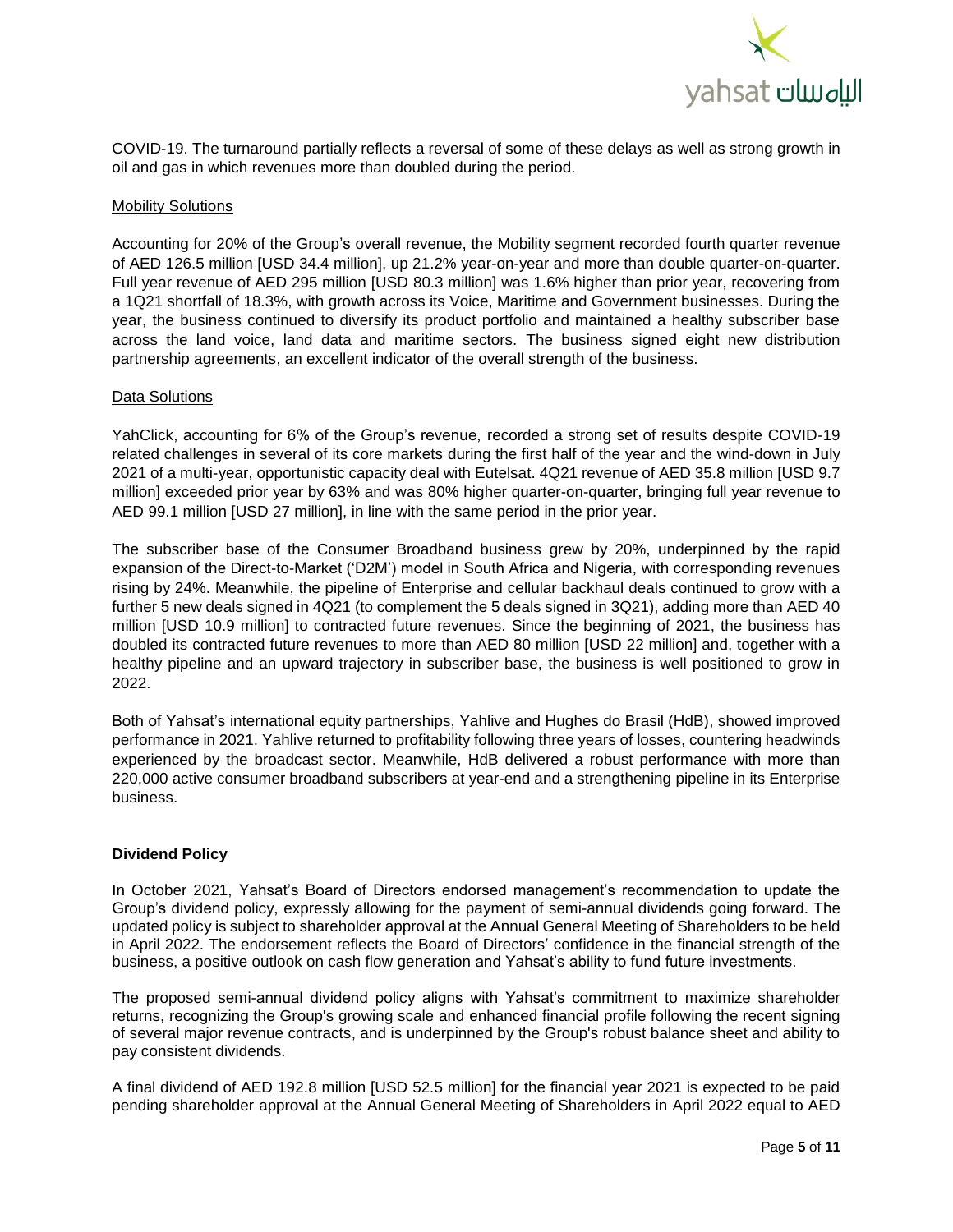

7.90 Fils [US Cents 2.15] per share, bringing the total dividend for FY2021 to AED 385.6 million [USD 105 million] or 15.81 Fils per share [US Cents 4.30].

The dividend is anticipated to grow by at least 2% per year. For fiscal year 2022, the total dividend is expected to be 16.12 Fils per share [US Cent 4.39] payable in two equal instalments in October 2022 and April 2023 respectively.

#### **Guidance**

Yahsat expects continued momentum in 2022 whilst maintaining a solid balance sheet and cash flow to support dividend payments and capital expenditure requirements. Accordingly, management announces its full year 2022 financial guidance, as presented in the table below:

| <b>Financial KPI</b>                  | Guidance 2022 in AED                          |
|---------------------------------------|-----------------------------------------------|
| Gross revenue                         | 1.524 - 1.616 billion [USD 415 - 440 million] |
| <b>Adjusted EBITDA</b>                | Stable                                        |
| Discretionary Free Cash Flow ('DFCF') | 771 - 881 million [USD 210 - 240 million]     |
| Capex and Investments <sup>5</sup>    | 771 - 845 million [USD 210 - 230 million]     |

Approximately 85% of the 2022 projected Capex and Investments, circa AED 698 million [USD 190 million], is expected to relate to the T4-NGS program. This will be fully funded by existing debt facilities and an advance payment of AED 551 million [USD 150 million] in June 2022 from the end customer of the 15 year T4-NGS Managed Capacity Services Agreement.

#### **Post Period Event**

 $\overline{\phantom{a}}$ 

In February 2022, Yahsat was awarded a AED 909.5 million [USD 247.5 million] mandate to provide enhanced managed services to the UAE Government for its satellite communications capabilities. This agreement augments the previous operations and maintenance services provided to include technology management support. It runs from January 2022 until the end of 2026 and builds upon Yahsat's strategy to expand its Managed Solutions capabilities across the value chain.

This award increases, as a percentage of the low end of FY2022 revenue guidance, the Group's already high level of contracted revenue to approximately 84% from 70% at 31 December 2021.

#### **Alternative Performance Measures**

Yahsat regularly uses alternative performance measures which are relevant to enhance the understanding of the financial performance and financial position of the Group. These measures may not be comparable to similar measures used by other companies; they are neither measurements under IFRS nor any other body of generally accepted accounting principles and thus should not be considered as substitutes for the information contained in the Group's financial statements.

| <b>Alternative Performance Measure</b> | <b>Definition</b>                                                                                                                                                                                          |
|----------------------------------------|------------------------------------------------------------------------------------------------------------------------------------------------------------------------------------------------------------|
| <b>Adiusted EBITDA</b>                 | Earnings from continuing operations before interest, tax, depreciation, amortisation,<br>impairment, fair value adjustments on investment property and share of results of<br>equity-accounted investments |

<sup>&</sup>lt;sup>5</sup>'Investments' refer to investments in associates, net of any dividends received, and capital returned.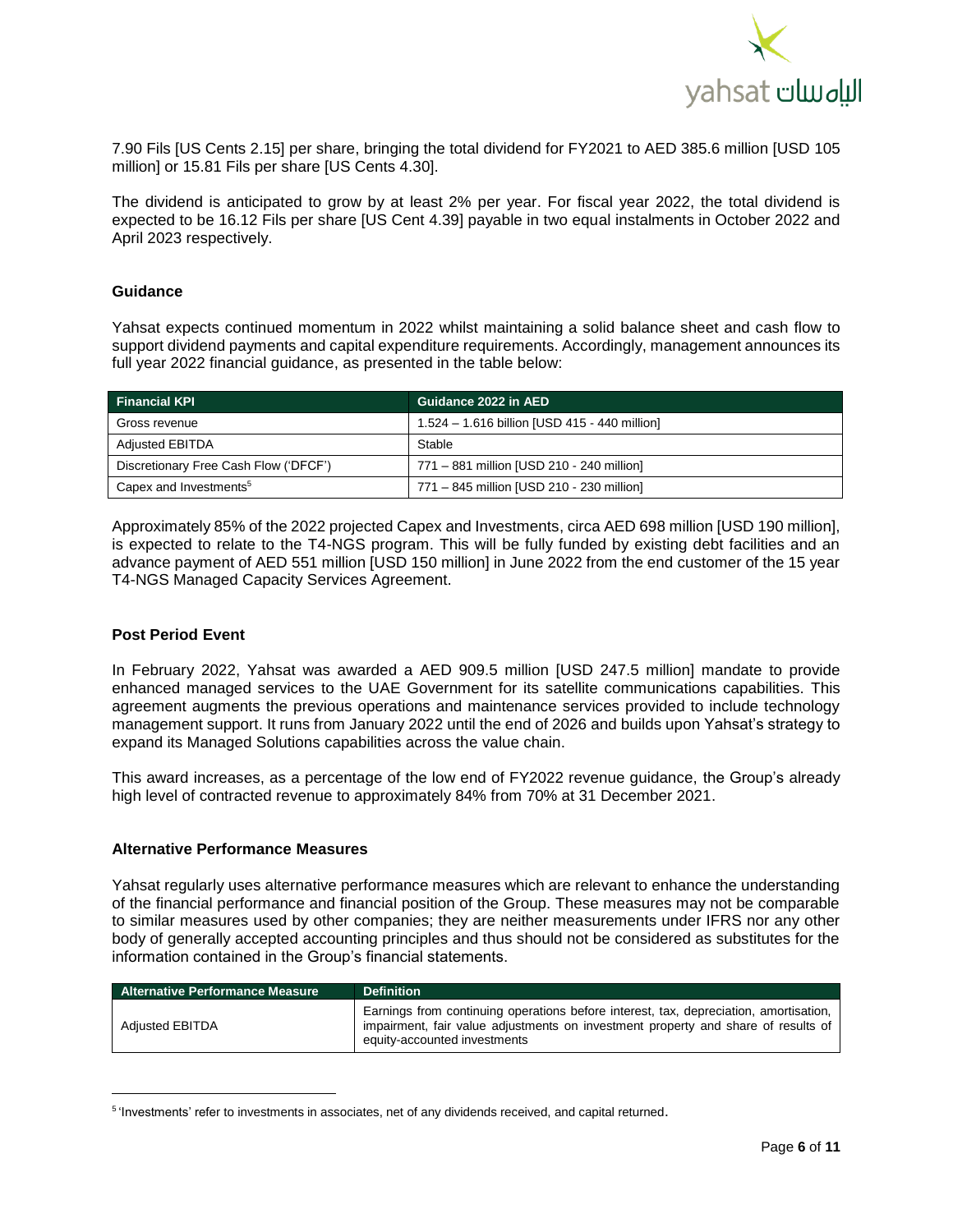

| Normalised Adjusted EBITDA             | Adjusted EBITDA excluding material one-off items. FY 2020 Adjusted EBITDA<br>included the one-off gain arising on the transfer of orbital rights (-AED 51.4 million [-<br>USD 14.0 million]). FY 2021 Adjusted EBITDA included one-off IPO costs (+AED 15.3<br>million [+USD 4.2 million]).                                                                                                                                                                                                                                                                                                                                                                                                                                                      |
|----------------------------------------|--------------------------------------------------------------------------------------------------------------------------------------------------------------------------------------------------------------------------------------------------------------------------------------------------------------------------------------------------------------------------------------------------------------------------------------------------------------------------------------------------------------------------------------------------------------------------------------------------------------------------------------------------------------------------------------------------------------------------------------------------|
| Normalised Adjusted EBITDA Margin      | Normalised Adjusted EBITDA divided by Revenue                                                                                                                                                                                                                                                                                                                                                                                                                                                                                                                                                                                                                                                                                                    |
| Operating Free Cash Flow               | Normalised Adjusted EBITDA minus additions to intangible assets, development and<br>maintenance related capital expenditure, excluding capital work-in-progress                                                                                                                                                                                                                                                                                                                                                                                                                                                                                                                                                                                  |
| Cash Conversion Ratio                  | Operating Free Cash Flow divided by Normalised Adjusted EBITDA                                                                                                                                                                                                                                                                                                                                                                                                                                                                                                                                                                                                                                                                                   |
| Discretionary Free Cash Flow' ('DFCF') | Net cashflow from operations less Maintenance and Development CapEx,<br>Investments and net finance costs and excludes advances from customers on long<br>term capacity contracts (e.g. T4-NGS).                                                                                                                                                                                                                                                                                                                                                                                                                                                                                                                                                 |
| Normalised Net Income                  | Profit attributable to the shareholders, adjusted for material one-off items. FY 2020<br>Normalized Net Income of AED 201.6 million [USD 54.9 million] is after adjusting for<br>the one-off gain arising on the transfer of orbital rights (-AED 51.4 million [-USD 14.0]<br>million]). FY 2021 Normalized Net Income of AED 297.3 million [USD 80.9 million] is<br>after adjusting for one-off costs relating to the refinancing exercise which completed<br>in June 2021, notably the termination of interest rate hedges (+AED 19.2 million<br>[+USD 5.2 million]) and accelerated recognition of unamortized finance costs (+AED<br>6.6 million [+USD 1.8 million]) as well as one-off IPO costs (+AED 15.3 million<br>[+USD 4.2 million]). |
| Net Income margin                      | Net Income (profit attributable to owners) divided by Revenue                                                                                                                                                                                                                                                                                                                                                                                                                                                                                                                                                                                                                                                                                    |
| Normalised Net Income margin           | Normalized net income divided by Revenue                                                                                                                                                                                                                                                                                                                                                                                                                                                                                                                                                                                                                                                                                                         |

The numbers in UAE Dirhams (AED) have been derived by converting the underlying US Dollar (USD) values using a standard exchange rate of 1 USD = AED 3.6725. Due to rounding, numbers presented may not add up precisely to the totals provided and percentages may not precisely reflect the absolute figures.

# **Conference Call**

The full earnings announcement for the twelve months ended 31 December 2021 can be found on the Company's website at [https://www.yahsat.com/.](https://www.yahsat.com/) A conference call, which will be followed by a Q&A session, has been scheduled to discuss the Full Year 2021 Earnings release.

The event is scheduled for Tuesday, 1 March 2022 at 16.00 (GST) or 12.00 (GMT) and will be hosted by Ali Al Hashemi (CEO), Andrew Cole (CFO), Amit Somani (CSO) and Layla Al Hayyas (Head of Investor Relations). Interested parties are invited to join the call by clicking [here.](https://efghermesevents.webex.com/mw3300/mywebex/default.do?nomenu=true&siteurl=efghermesevents&service=6&rnd=0.44870608881233576&main_url=https%3A%2F%2Fefghermesevents.webex.com%2Fec3300%2Feventcenter%2Fevent%2FeventAction.do%3FtheAction%3Ddetail%26%26%26EMK%3D4832534b000000056dc40b62df5bd9eea91bfa7d970faa5e6cc14d11ca0e75751bdef929bdd497ef%26siteurl%3Defghermesevents%26confViewID%3D216933540389980288%26encryptTicket%3DSDJTSwAAAAV4UV3PdGGgisFLu0GgrqcdZ8P-QmcVCi6fbQ0i6kqYpw2%26)

**ENDS**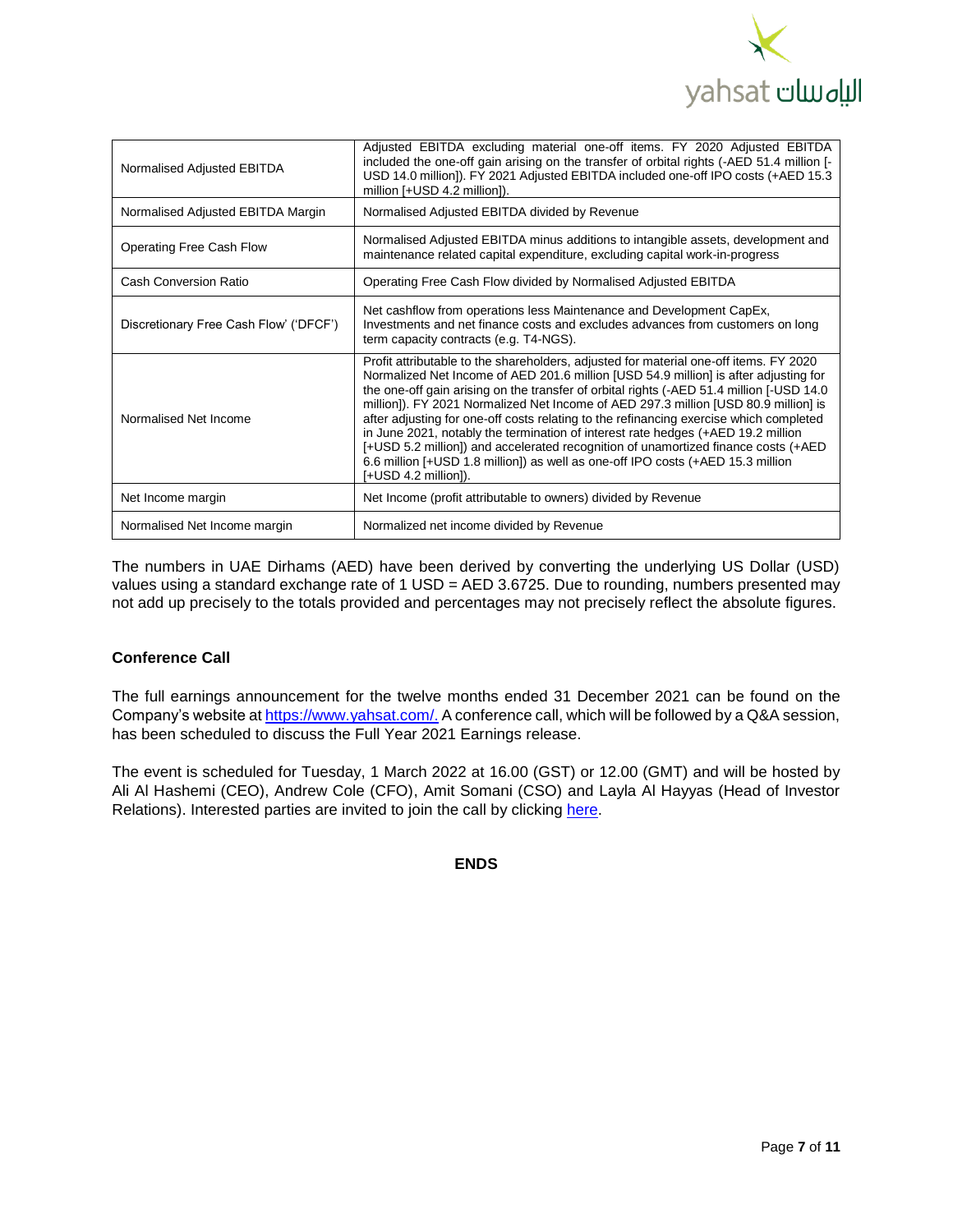

# **Appendix**

Detail on the one-off items that are excluded to produce normalized results are provided in the below tables:

# Normalised Adjusted EBITDA

| <b>AED Millions</b>                        | Full Year 2021 | <b>Full Year 2020</b> |
|--------------------------------------------|----------------|-----------------------|
| <b>Adjusted EBITDA</b>                     | 883.2          | 906.9                 |
| Adiustments for:                           |                |                       |
| One-off gain on transfer of orbital rights |                | $-51.4$               |
| One-off IPO costs                          | 15.3           |                       |
| <b>Normalised Adjusted EBITDA</b>          | 898.5          | 855.4                 |
| <b>Normalised Adjusted EBITDA Margin %</b> | 60.0%          | 57.2%                 |

| USD Millions                               | Full Year 2021 | <b>Full Year 2020</b> |
|--------------------------------------------|----------------|-----------------------|
| <b>Adjusted EBITDA</b>                     | 240.5          | 246.9                 |
| Adiustments for:                           |                |                       |
| One-off gain on transfer of orbital rights |                | $-14.0$               |
| One-off IPO costs                          | 4.2            |                       |
| <b>Normalised Adjusted EBITDA</b>          | 244.6          | 232.9                 |
| <b>Normalised Adjusted EBITDA Margin %</b> | 60.0%          | 57.2%                 |

# Normalised Net Income

| <b>AED Millions</b>                            | Full Year 2021 | Full Year 2020 |
|------------------------------------------------|----------------|----------------|
| Net Income                                     | 256.2          | 253.0          |
| Adjustments for:                               |                |                |
| One-off gain on transfer of orbital rights     |                | $-51.4$        |
| One-off IPO costs                              | 15.3           |                |
| Termination of interest rate hedges            | 19.2           |                |
| Accelerated recognition of unamortised finance | 6.6            |                |
| costs                                          |                |                |
| <b>Normalised Net Income</b>                   | 297.3          | 201.6          |
| YoY Growth %                                   | 47.4%          |                |

| <b>USD Millions</b>                            | Full Year 2021 | Full Year 2020 |
|------------------------------------------------|----------------|----------------|
| Net Income                                     | 69.8           | 68.9           |
| Adiustments for:                               |                |                |
| One-off gain on transfer of orbital rights     |                | $-14.0$        |
| One-off IPO costs                              | 4.2            |                |
| Termination of interest rate hedges            | 5.2            |                |
| Accelerated recognition of unamortised finance | 1.8            |                |
| costs                                          |                |                |
| <b>Normalised Net Income</b>                   | 80.9           | 54.9           |
| YoY Growth %                                   | 47.4%          |                |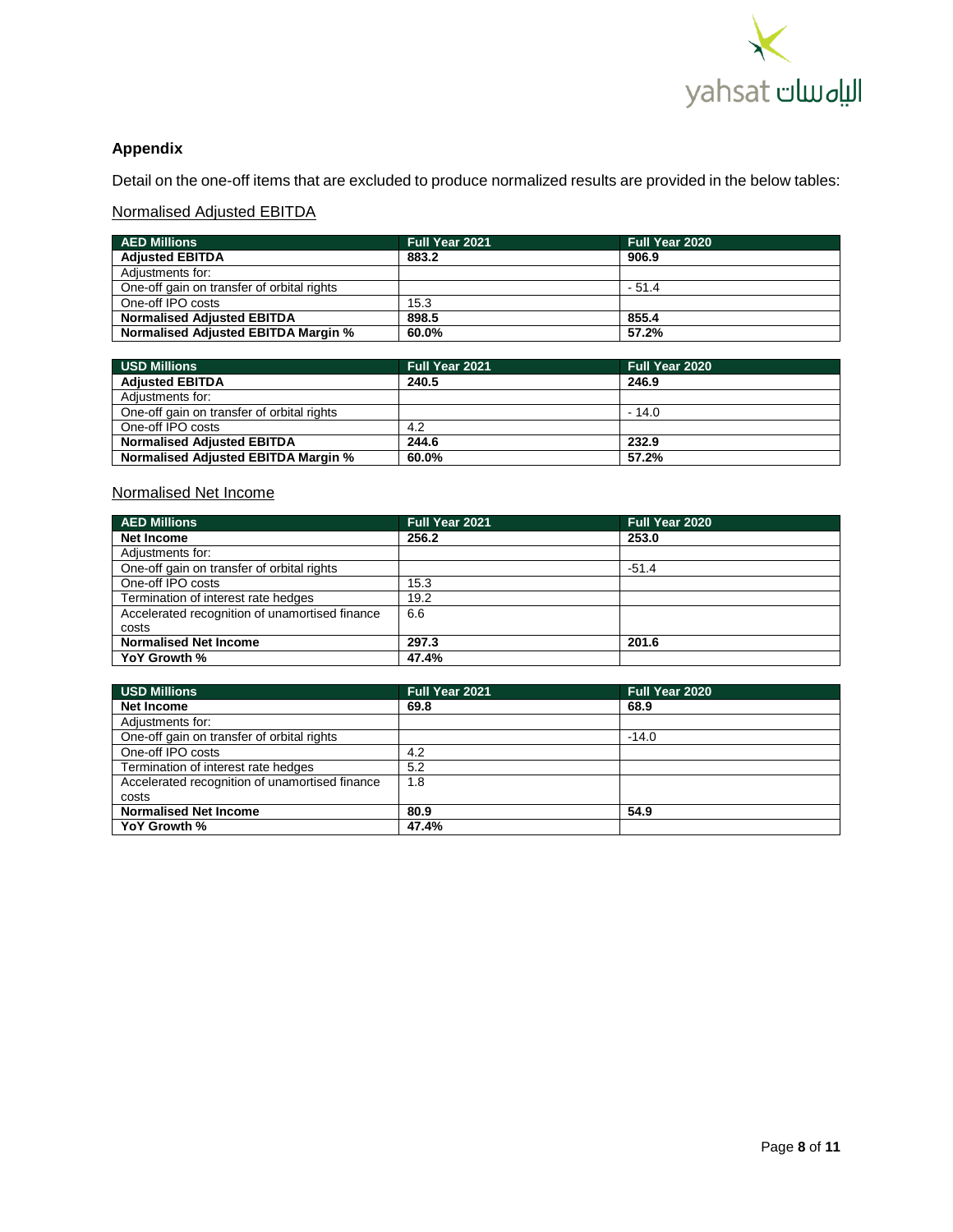

# **USD Financial Highlights**

Revenue by operating segment, year-on-year comparison and % changes year-on-year (YoY) are provided in the table below.

| <b>USD millions</b>                        | <b>1Q21</b> | <b>2Q21</b> | 3Q21     | 4Q21    | 2021    | <b>1Q20</b> | <b>2Q20</b> | 3Q20 | 4Q20  | 2020  |
|--------------------------------------------|-------------|-------------|----------|---------|---------|-------------|-------------|------|-------|-------|
| <b>Infrastructure</b>                      | 60.0        | 60.0        | 59.3     | 56.8    | 236.0   | 59.3        | 59.2        | 59.3 | 60.6  | 238.5 |
| Change YoY                                 | 1.0%        | 1.2%        | $0.0\%$  | $-6.3%$ | $-1.0%$ |             |             |      |       |       |
| <b>Managed</b><br><b>Solutions</b>         | 12.1        | 17.0        | 12.9     | 22.3    | 64.2    | 15.7        | 16.8        | 11.5 | 19.3  | 63.2  |
| Change YoY                                 | $-23.4%$    | 1.3%        | 12.4%    | 15.7%   | 1.6%    |             |             |      |       |       |
| <b>Mobility</b><br><b>Solutions</b>        | 12.7        | 16.7        | 16.5     | 34.4    | 80.3    | 15.5        | 17.9        | 17.2 | 28.4  | 79.0  |
| Change YoY                                 | $-18.3%$    | $-6.9%$     | $-3.9%$  | 21.2%   | 1.6%    |             |             |      |       |       |
| <b>Data Solutions</b>                      | 5.5         | 6.3         | 5.4      | 9.7     | 27.0    | 6.7         | 6.7         | 7.4  | 6.0   | 26.8  |
| Change YoY                                 | $-17.9%$    | $-5.3%$     | $-26.9%$ | 63.3%   | 0.9%    |             |             |      |       |       |
| <b>Total Revenue</b>                       | 90.2        | 100.0       | 94.1     | 123.3   | 407.6   | 97.3        | 100.6       | 95.3 | 114.3 | 407.5 |
| Change YoY                                 | $-7.3%$     | $-0.6%$     | $-1.3%$  | 7.9%    | 0.0%    |             |             |      |       |       |
| Cumulative<br>(Year-to-date)<br>Change YoY | $-7.3%$     | $-3.9%$     | $-3.1%$  | 0.0%    | $0.0\%$ |             |             |      |       |       |

| <b>USD millions</b>                                     | 4Q21   | 4Q20   | Change%  | 2021   | 2020      | Change%  |
|---------------------------------------------------------|--------|--------|----------|--------|-----------|----------|
| Revenue                                                 | 123.3  | 114.3  | 7.9%     | 407.6  | 407.5     | $0.0\%$  |
| Cost of revenue                                         | (22.9) | (19.6) | $-16.9%$ | (45.5) | (40.0)    | $-13.6%$ |
| Staff costs                                             | (19.6) | (17.6) | $-11.6%$ | (85.5) | (84.2)    | $-1.5%$  |
| Other operating expenses                                | (11.9) | (15.6) | 23.5%    | (38.4) | (52.0)    | 26.1%    |
| <b>Other Income</b>                                     | 0.6    | 0.4    | 31.3%    | 2.3    | 15.7      | $-85.2%$ |
| <b>Adjusted EBITDA</b>                                  | 69.4   | 61.9   | 12.1%    | 240.5  | 246.9     | $-2.6%$  |
| <b>Normalised Adjusted EBITDA</b>                       | 69.4   | 61.9   | 12.1%    | 244.6  | 232.9     | 5.0%     |
| Net Income (Profit attributable to<br>the shareholders) | 26.5   | 17.2   | 54.3%    | 69.8   | 68.9      | 1.2%     |
| <b>Normalised Net Income</b>                            | 26.5   | 17.2   | 54.3%    | 80.9   | 54.9      | 47.4%    |
| Discretionary Free Cash Flow                            |        |        |          | 179.5  | 186.3     | $-3.7%$  |
| <b>Adjusted EBITDA Margin %</b>                         | 56.3%  | 54.2%  |          | 59.0%  | 60.6%     |          |
| Normalised Adjusted EBITDA<br>Margin %                  | 56.3%  | 54.2%  |          | 60.0%  | 57.2%     |          |
| Normalised Net Income Margin %                          | 21.5%  | 15.0%  |          | 19.9%  | 13.5%     |          |
| Cash and short-term deposits                            |        |        |          | 400.3* | $224.9**$ | 78.0%    |

**\*** (as of 31 Dec 2021) **\*\*** (as of 31 Dec 2020)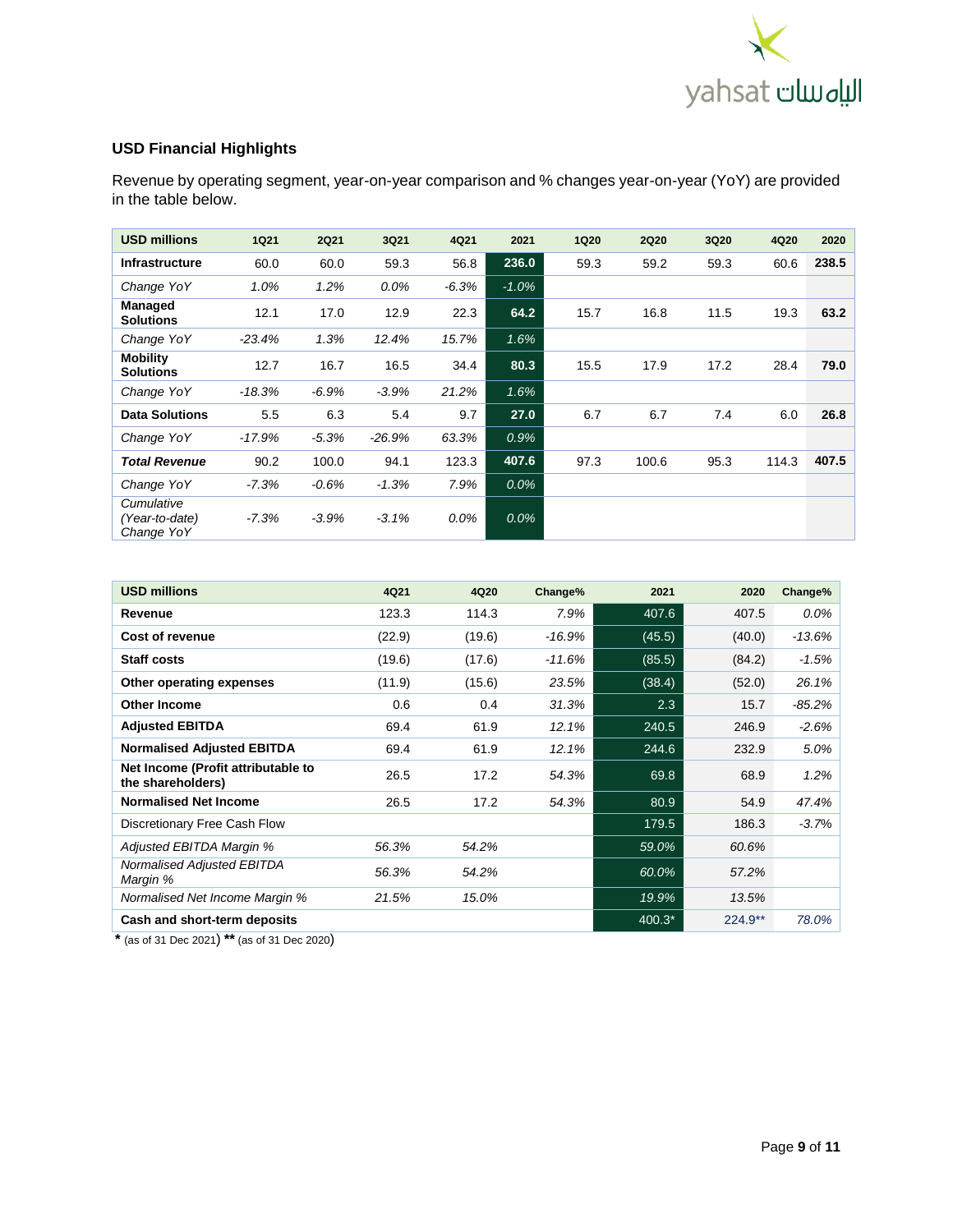

# **About Yahsat**

Al Yah Satellite Communications Company PJSC (**Yahsat**) is a public company listed on the Abu Dhabi Securities Exchange (ADX) and a subsidiary of Mubadala Investment Company PJSC, offering multimission satellite solutions in more than 150 countries across Europe, the Middle East, Africa, South America, Asia and Australasia.

Yahsat's fleet of 5 satellites reaches more than 80% of the world's population, enabling critical communications including broadband, broadcasting, backhauling and mobility solutions. Based out of Abu Dhabi in the UAE, Yahsat provides C, Ku, Ka and L-band satellite communications solutions for land, maritime and aero platforms to consumers, governments and enterprises. Its businesses consist of Yahsat Government Solutions, Thuraya, YahClick (powered by Hughes) and YahLink. Yahsat also participates in Hughes do Brasil, an equity partnership with Hughes, and Yahlive, an equity partnership with SES. In 2020, Yahsat commenced construction of Thuraya 4-NGS, the next generation telecommunications system for Thuraya, which is due to be in service during 2024.

For more information, visit: www.yahsat.com; Follow us on Twitter: @YahsatOfficial

#### **Media Contacts**

| Media:                           | <b>Investor Relations:</b>          |
|----------------------------------|-------------------------------------|
| Ahmed Al Shamsi                  | Layla Al Hayyas                     |
| A/EVP of Communications - Yahsat | Head of Investor Relations - Yahsat |
| Aomran@yahsat.ae                 | InvestorRelations@yahsat.ae         |
| M: +971 55 9001954               | M: +971 55 9001950                  |
|                                  |                                     |
| <b>Finsbury Glover Hering</b>    |                                     |
| Yahsat-ME@fgh.com                |                                     |
|                                  |                                     |
|                                  |                                     |
|                                  |                                     |
|                                  |                                     |